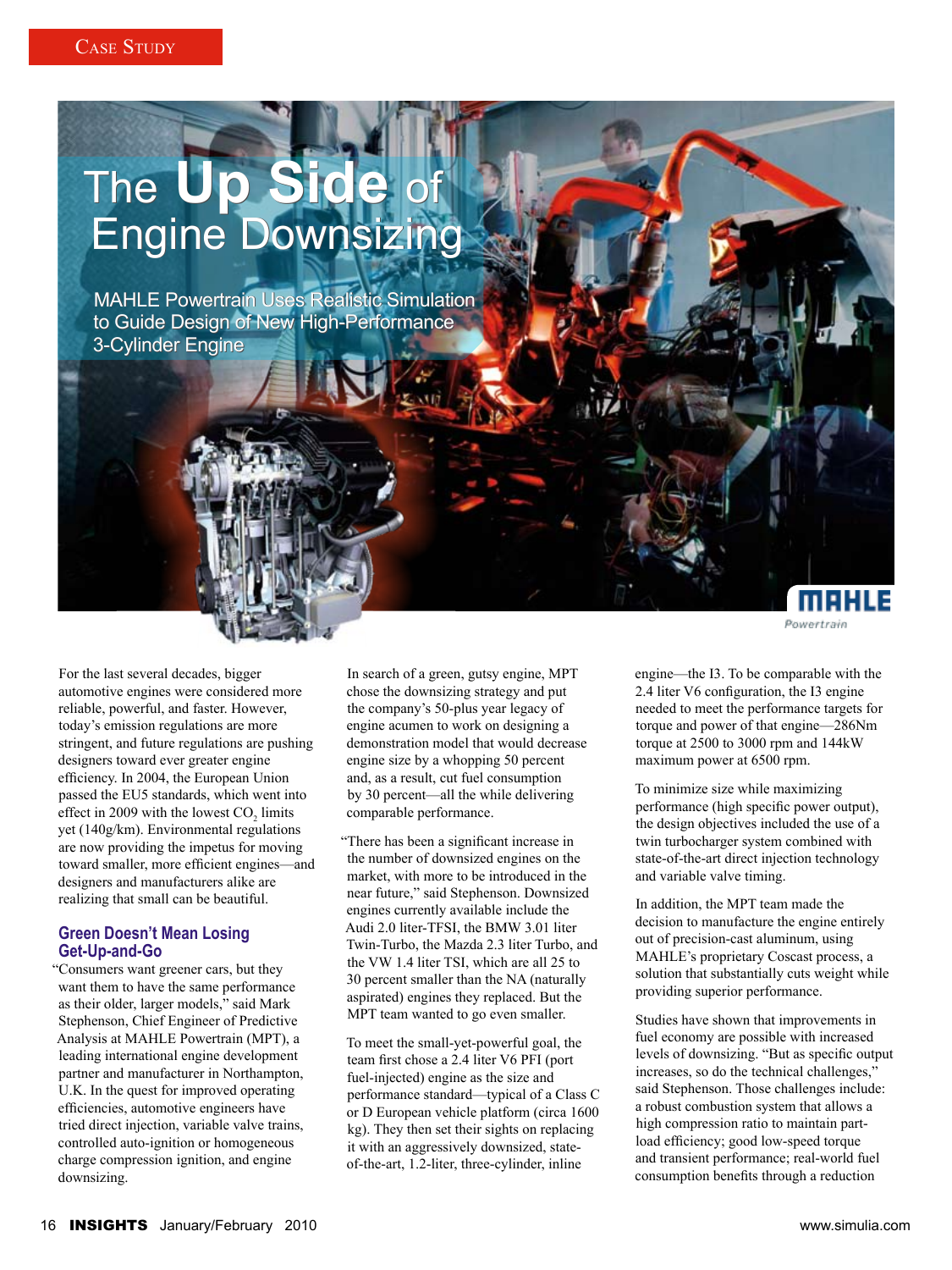in full-load fuel enrichment; and engine robustness and durability. "With a long list of technical challenges," said Stephenson, "we rely on finite element analysis to guide, validate, and optimize the design."

#### **Abaqus FEA Drives Successful Downsizing**

For about a decade, MPT has been using Abaqus FEA as one of its primary analysis tools. "We originally chose Abaqus because we considered it the best tool for solving the day-to-day nonlinear problems we encounter, such as those involving plasticity and contact, as well as for its ability to perform thermal and NVH simulations" said Stephenson. The broad range of capabilities in Abaqus was also important, as designing an entire engine from the ground up involves many components, a host of separate simulations, and a variety of other specialized software tools (both in-house and commercial).

The big simulation picture for the I3 required the delivery of optimum levels of friction, weight, durability, and robustness to support future requirements as an R&D platform. In addition, the engine design was to be a "blank slate" approach that was not constrained by previous engine designs and manufacturing requirements. "The concept approach was based on the

use of technology that would ultimately be available for mass production techniques," Stephenson said.

With all of these factors in play—power output, gas exchange, combustion, friction, durability, manufacturability—the role of unified predictive finite element analysis was paramount. Stephenson's team utilized Abaqus to perform studies of all the main engine components, including structural analysis of the crankshaft, thermomechanical analysis of the head and block assembly, and thermo-mechanical analysis of the exhaust manifold.

## **From Zero to Sixty in Three Simulations**

The Crankshaft Analysis: At the heart of the engine is the cranktrain, and at the heart of the cranktrain are the crankshaft and connecting rod. In downsized engines—with very high specific output required and very high combustion pressures resulting—the importance of structural analyses of these two components is accentuated in order to achieve durability while keeping mass and friction to a minimum. Analysis of the connecting rod was relatively simple. But analysis of the crankshaft behavior



Figure 1. Dynamic simulation of the I3 crankshaft using a condensed (super element) model created using Abaqus. Abaqus FE model (top), Condensed AVL EXCITE model (center) and Abaqus stress results (bottom).



Figure 2. Cut-away view of I3 engine head and block assembly FE model.



Figure 3. Head and block assembly temperature distribution for I3 engine.

was more complicated, as it included the dynamic loading of the connecting rods, pistons, pulleys, and the fly wheel, and also needed to account for torsional oscillations—all variables that Stephenson's team were able to optimize by using a flexible multi-body model.

For this dynamic analysis, the team created a condensed substructure model of the

crankshaft containing 340K elements, 435K nodes, and 1.66M degrees of freedom. They imported the model into AVL EXCITE (a straightforward process due to the partnership between SIMULIA and AVL), ran the dynamic simulation, and then used the deformation results at the retained degrees of freedom to drive the full Abaqus model in order to recover the stresses (Figure 1). With the stresses in hand, Stephenson's group then ran a fatigue analysis for a full 720-degree cycle (two full rotations of the crankshaft), in the end determining the fatigue safety factors for the crankshaft. A submodel of the crankshaft journal fillets was subjected to an additional fatigue analysis to ensure that this critical region met durability requirements. Runtime for this analysis was 24 hours, utilizing a hardware set-up that was used for all analyses: 2 off 4x Dual Core Opteron 8222 3.0GHz Dell Blades, each with 32 GB RAM, running SUSE Linux.

The Head and Block Assembly Analysis: The head and block assembly is comprised of many components, including the latest direct injection technology with both injector and spark plug in the center of the combustion chamber—an arrangement that requires a more complex cooling jacket design. This required both a thermal analysis of the head and block assembly to ensure adequate cooling and a structural analysis to verify durability and head gasket sealing performance. The assembly—including block, bed-plate, nut plate, head bolts, cylinder head, head gasket, valve guides, valve seats, and valves—was extremely large, using 1.01M elements, 1.72M nodes, and 8.8M degrees of freedom (Figure 2).

For the thermal portion of the study, the team mapped htcs (heat transfer coefficients) for the cooling jacket onto the FE model from a CFD analysis. The results were used to assess the cooling around the injector and the effectiveness of the crossflow cooling configuration (Figure 3).

For the complex structural analysis, the team included: a full nonlinear definition of the cylinder head gasket (modeled using gasket elements and separate gasket properties for each region of the gasket); plasticity for the aluminum head and block; small sliding contact (with friction) between all mating components; interference fits between valve guides, seats, and the head; and head bolt loads applied using pretension sections.

*Continued on page 18*